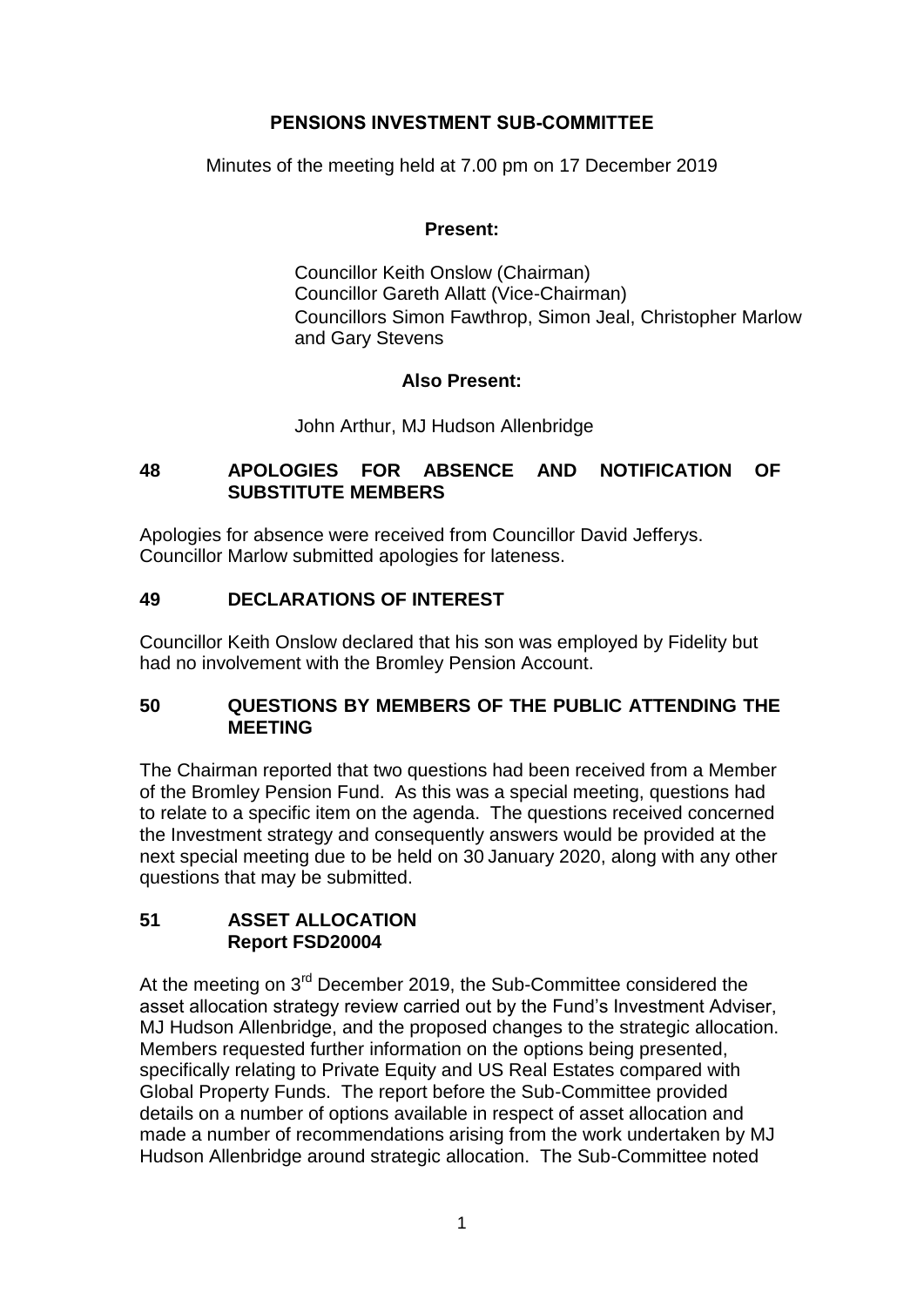#### *Pensions Investment Sub-Committee 17 December 2019*

that at this special meeting there was a requirement for Members to identify a suitable direction of travel in relation to strategic asset allocation.

The Sub-Committee discussed in detail the various options available and the recommendations that had been made noting that a long-term view was required. It was highlighted that, as the Pension Fund was currently fully funded, it did not make sense to increase risk substantially. Members commented that over the years one of the key strengths of Bromley's Pension Fund was the simplicity of the Portfolio, although it was recognised that there was a need for some further diversification which could be achieved through investing a small amount in real estate. It was also stressed that there should not be an over dependence on any one asset class.

The Council's investment advisor referred to any reduction in fixed income should be matched by a reduction in equities also to avoid creating a higher risk portfolio. A new asset class relating to property (TBC) should improve the return on the portfolio as well as providing greater diversity in the portfolio to assist in managing risk.

Councillor Fawthrop proposed the following option for strategic asset allocation, (for fixed income and UK property it represented the existing proportion of investments in the fund) . The proposal was seconded by Councillor Onslow. (Councillor Marlow then suggested an alternative proposal which was not put to a vote).

| Equities                  | 58% |
|---------------------------|-----|
| Multi Asset Income        | 20% |
| <b>Fixed Income</b>       | 13% |
| <b>UK Real Estate</b>     | 4%  |
| International Property or | 5%  |
| <b>US Property - TBC</b>  |     |

The substantive motion, having be duly proposed and seconded, was put to a vote.

3 in favour 3 against

The motion was therefore CARRIED on the Chairman's casting vote.

The Sub-Committee noted that at the next special meeting, scheduled for 30 January 2020, Members would give detailed consideration to options in relation to the choice between investing in International Property Funds and investing in US Property Funds for the as yet unallocated 5% remaining..

#### **RESOLVED: that**

- **1. The report be noted;**
- **2. The following changes to the asset allocation strategy be agreed –**